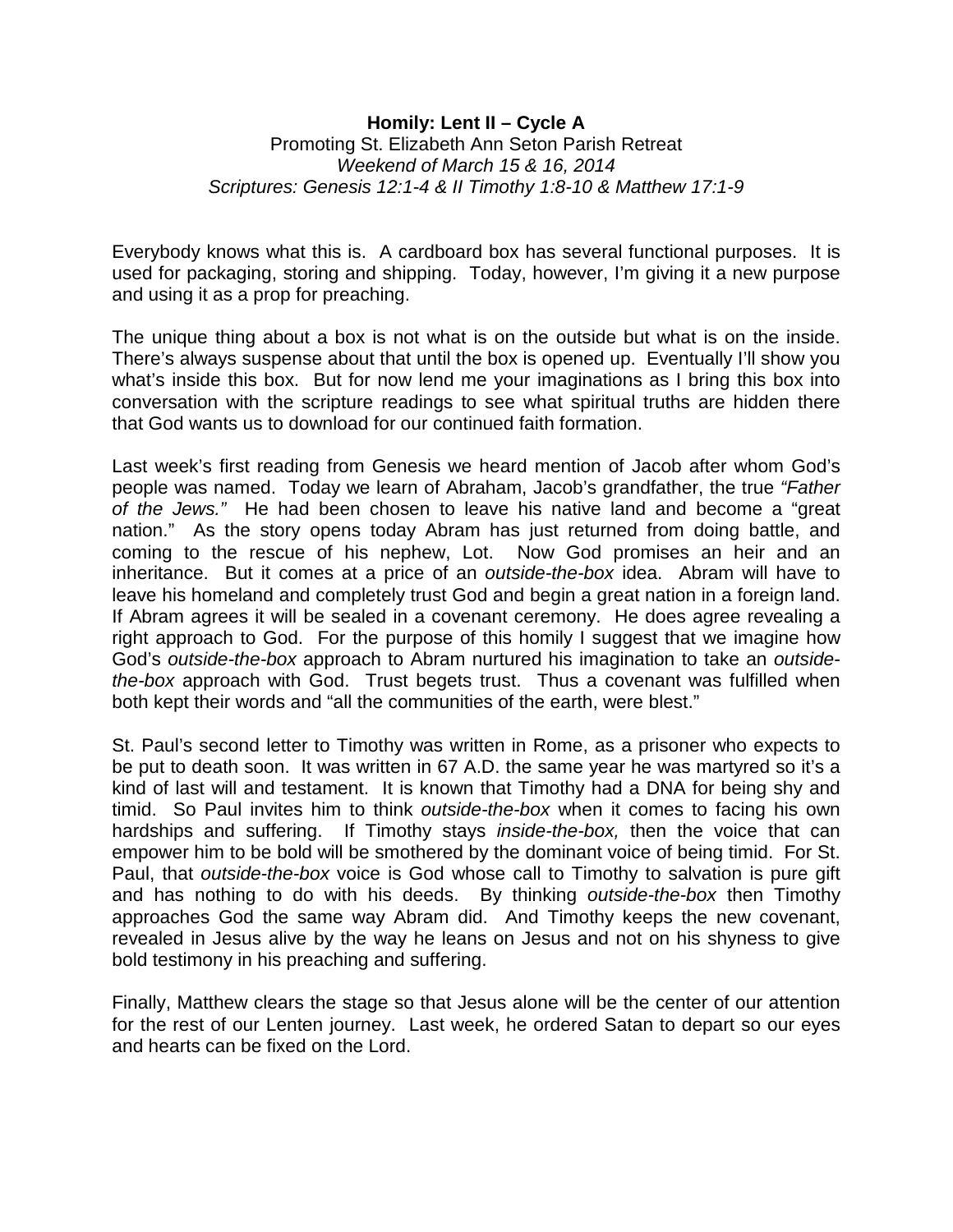Today, Matthew introduces two giants from the past, and has them depart once and for all. Moses and Elijah came from the "Age of the Law and the Prophets." With the appearance of Jesus, a new age of history has dawned. New Moses and New Elijah are present in him, so they depart in this story leaving him alone. Jesus "alone" is the one who speaks for God.

To reveal this new message to three of his intimate friends, he invites Peter, James and John to take a break with a mountain getaway. Today we would call it a Spa experience. While they are praying Christ is transfigured. Moses and Elijah appear "in glory"; a glory that covered them when they spoke with God. Now they speak to Jesus about his "passage" soon to be fulfilled in Jerusalem, his Passover from death to life. Jesus' appearance is transformed and his "face shines like the sun." It is an *outsidethe-box* moment for the three apostles.

Peter is de-stabilized by it. He de-focuses away from it by suggesting they set up three booths; three tents. He's thinking *inside-the-box* wanting to contain the moment. Both the cloud and the voice are God's way to get Peter *outside-the-box* again to just behold the glory: to stay in the moment and try to find the meaning of it. But the demon fear shut them down and brought them to their knees. It took the healing touch of Jesus to free them from the fear that put them back inside the box. Only then did he coach them not to share "the vision with anyone until the Son of Man was raised from the dead." This was a totally *outside-the-box* idea for their Jewish imagination.

Tomorrow the parish goes on retreat for three days. It is designed to invite you to come to this meeting tent and to think *outside-the-box* about how to nurture a culture of vocations in the parish.

Five months ago I asked the pastor, what is one thing that is unfinished in the parish in 35 years? His answer was: we have not given any vocations to the church. As you begin the second stage of your parish life this Lenten retreat is designed to help you to think *outside-the-box* about that response.

St. Elizabeth Ann Seton will be our retreat companion and guide. Her story is a woman who became a wife, mother, widow, educator and founder of a religious community, the Daughters of Charity. If you look at that story through the lens of my interpretation of today's scripture readings she became an *outside-the-box* thinker. Her life parallels the life of Abram, Timothy, Peter, James and John. She is your version of the prophets and disciples who grew in trust of a God whose *outside-the-box* plan for salvation history took on a life of its own when they became *outside-the-box* witnesses.

We will invite God to do the same for us by reflecting on three themes of her life: *Mother, Mystic and Mentor.* By sowing these seeds of her life in the parish God will invite you to trust in a vision of how to nurture a culture of vocations in each one of you. Then it will be up to you to respond to God as she did.